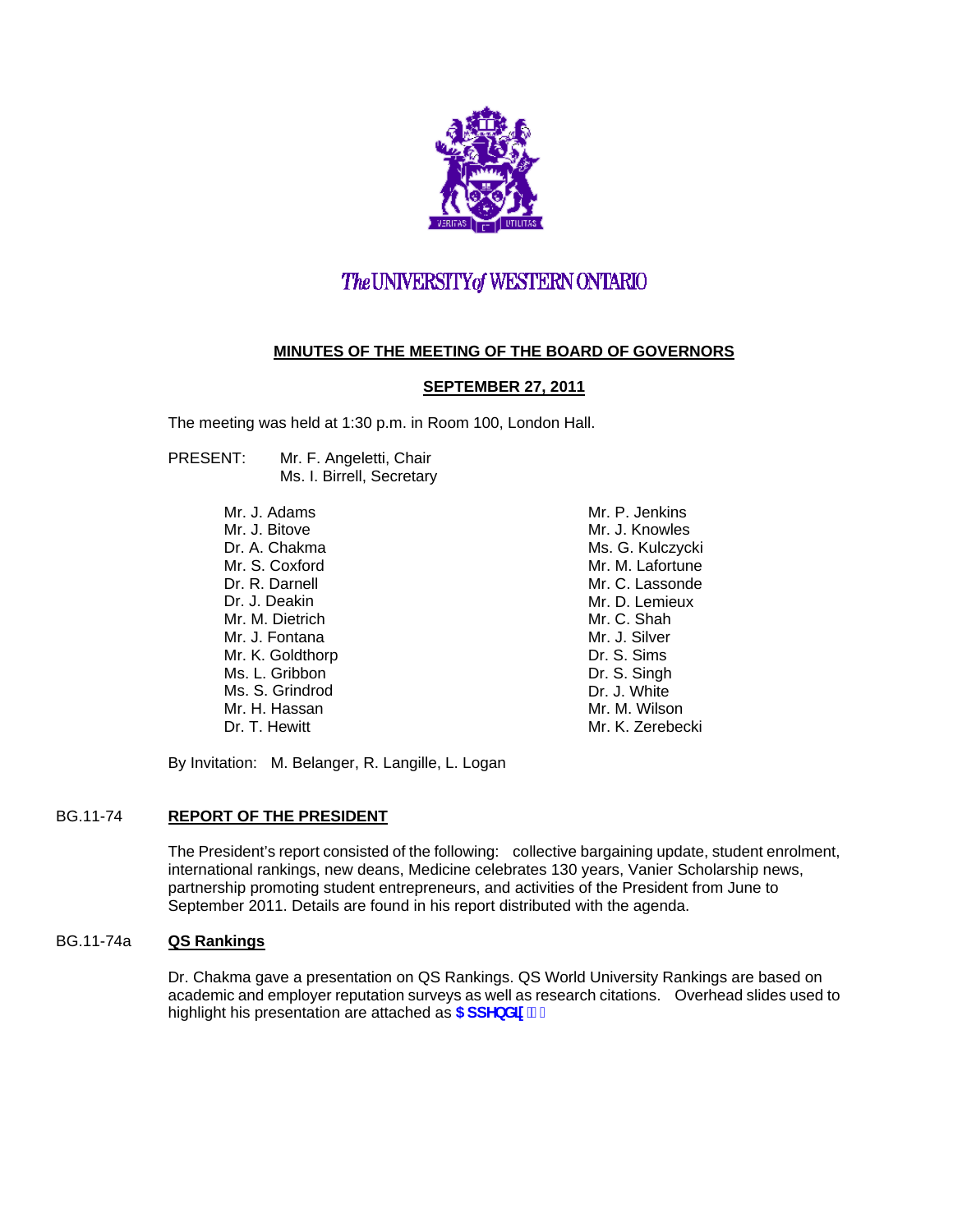Board of Governors Minutes **Contract Contract Contract Contract Contract Contract Contract Contract Contract Contract Contract Contract Contract Contract Contract Contract Contract Contract Contract Contract Contract Contr** September 27, 2011 **Page 2 Page 2** 

## BG.11-75 **UNANIMOUS CONSENT AGENDA** [Appendix I]

It was moved by F. Angeletti, seconded by M. Wilson,

 That the 14 items listed in Appendix I be approved and/or received for information by the Board of Governors by unanimous consent.

CARRIED

## BG.11-76 **Minutes from the Previous Meeting**

The minutes of the meeting of June 23, 2011 were approved as circulated.

## **REPORT OF THE PROPERTY & FINANCE COMMITTEE** [Appendix II]

## BG.11-77 **Report of the Investment Committee – Revisions to the Statement of Investment Objectives, Policies and Governance**

It was moved by K. Zerebecki, seconded by C. Shah,

That the revised Statement of Investment Objectives, Policies and Governance for the Operating and Endowment Fund, detailed in Appendix II, Annex 1, be approved.

#### CARRIED

## BG.11-78 **Information Items Reported by the Property & Finance Committee**

The Report of the Property & Finance Committee, detailed in Appendix II, contained the following items that were received for information by unanimous consent:

- NSERC/FP Innovations Industrial Research Chair in Forest Biorefinery
- Raymond and Margaret Elliott Chair in Surgical Innovation Name Change
- Upate on Access Copyright
- Report of the Investment Committee
- Quarterly Ratio Report on Non-Endowed Funds
- Report on Environmental and/or Safety Incidents
- New and Revised Scholarships and Awards

## **REPORT OF THE BY-LAWS COMMITTEE** [Appendix III]

#### BG.11-79 **Special Resolution No.9 – Board Election Procedures - Revised**

It was moved by C. Shah, seconded by P. Jenkins,

That the Board of Governors approve the revised Special Resolution No. 9 – Board Election Procedures detailed in Appendix III, Annex 1.

CARRIED

## **REPORT OF THE FUND RAISING AND DONOR RELATIONS COMMITTEE** [Appendix IV]

## BG.11-80 **Amendment to Western Fund Terms of Reference**

It was moved by S. Coxford, seconded by J. White,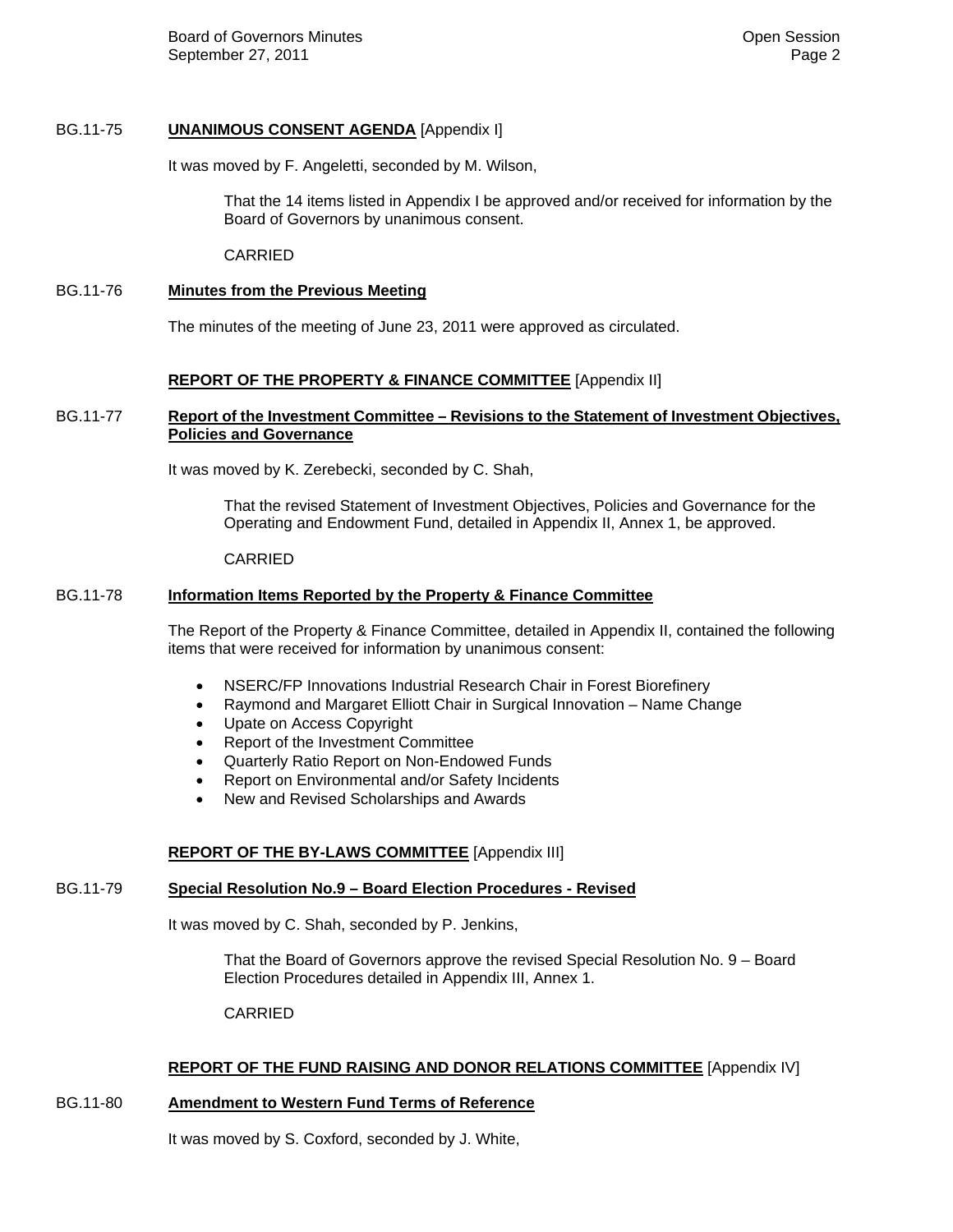That the terms of reference of the Western Fund be amended to delegate authority to the Fund Raising and Donor Relations Committee for approval of allocations to specific University priorities of funds available for spending from Western Fund endowments and expendable Western Funds on an annual basis.

#### CARRIED

#### BG.11-81 **Fundraising Results to July 31, 2011**

Fundraising results to July 31, 2011, detailed in Appendix IV, Annex 2, were received for information by unanimous consent.

#### **REPORT OF THE AUDIT COMMITTEE** [Appendix V]

#### BG.11-82 **Audited Financial Statements for the Year Ended April 30, 2011**

It was moved by J. Knowles, seconded by H. Hassan,

That the Board of Governors approve the draft audited combined financial statements for the University for the fiscal year ended April 30, 2011 (Appendix V, Annex 1, Tab 1).

#### CARRIED

#### BG.11-83 **Information Items Reported by the Audit Committee**

The Report of the Audit Committee, detailed in Appendix V, contained the following items that were received for information by unanimous consent:

- Financial statements for related companies and other organizations of The University of Western Ontario for the fiscal year ended April 30, 2011
- Equity and Human Rights Services Annual Report 2010-2011

#### **ITEMS REFERRED BY SENATE** [Appendix VI]

## BG.11-84 **Revision to Appointment Procedures for Senior Academic and Administrative Officers of the University: P. Associate Vice-President (Research)**

It was moved by F. Angeletti, seconded by M. Wilson,

That, subject to approval by the Senate on September 23, 2011, the change to the term of the Associate Vice-President (Research) as shown in Appendix VI, Annex 1, be approved.

CARRIED (By Unanimous Consent)

# BG.11-85 **Information Items Referred by Senate**

Appendix VI, Items Referred by Senate, contained the following items that were received for information by unanimous consent:

- Report of the Honorary Degrees Committee
- Report of the Academic Colleague
- Academic Administrative Appointments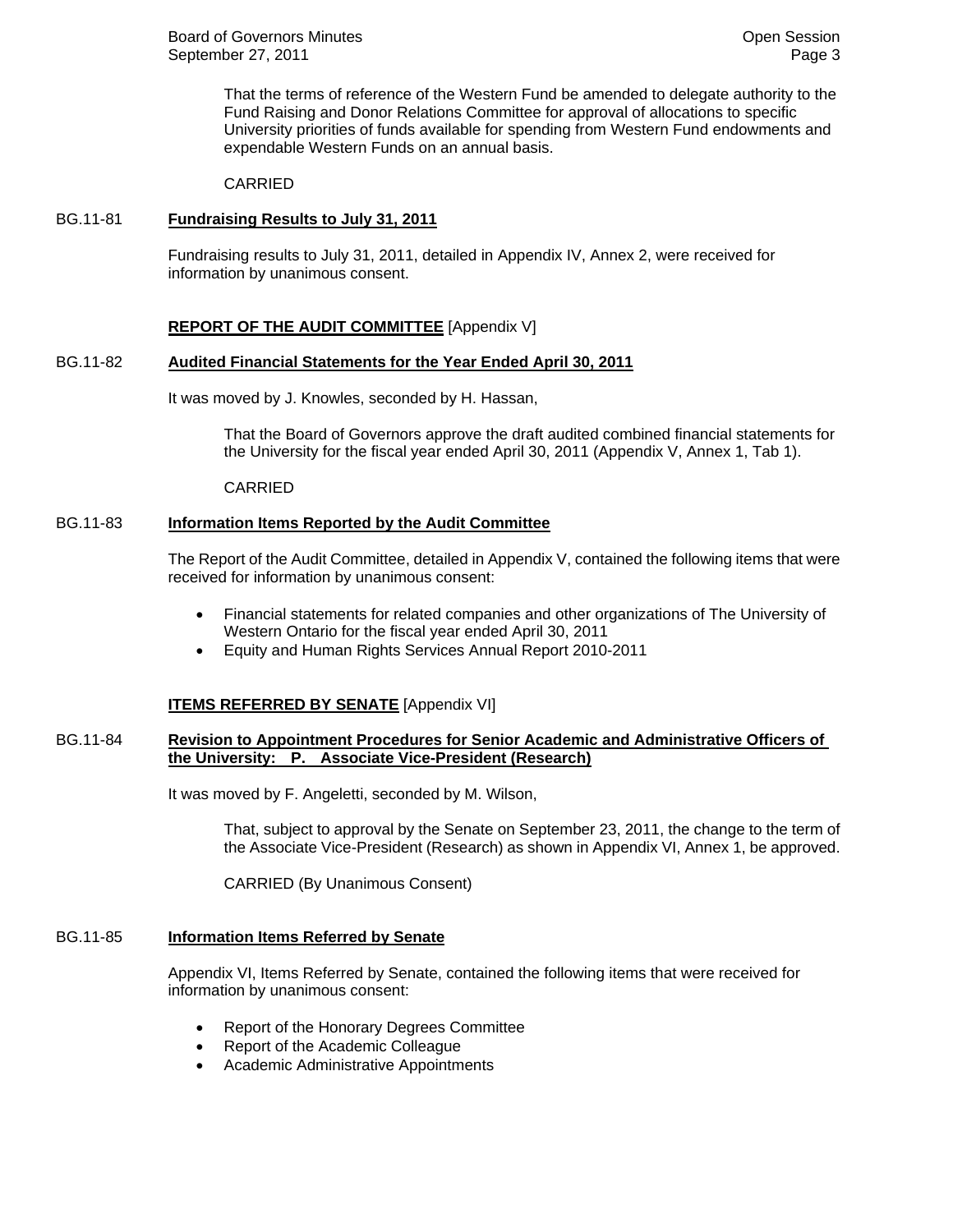The meeting adjourned to the confidential session.

F. Angeletti **I. Birrell** Chair **Chair** Secretary **Chair** Secretary

\_\_\_\_\_\_\_\_\_\_\_\_\_\_\_\_\_\_\_\_\_\_\_\_\_ \_\_\_\_\_\_\_\_\_\_\_\_\_\_\_\_\_\_\_\_\_\_\_\_\_